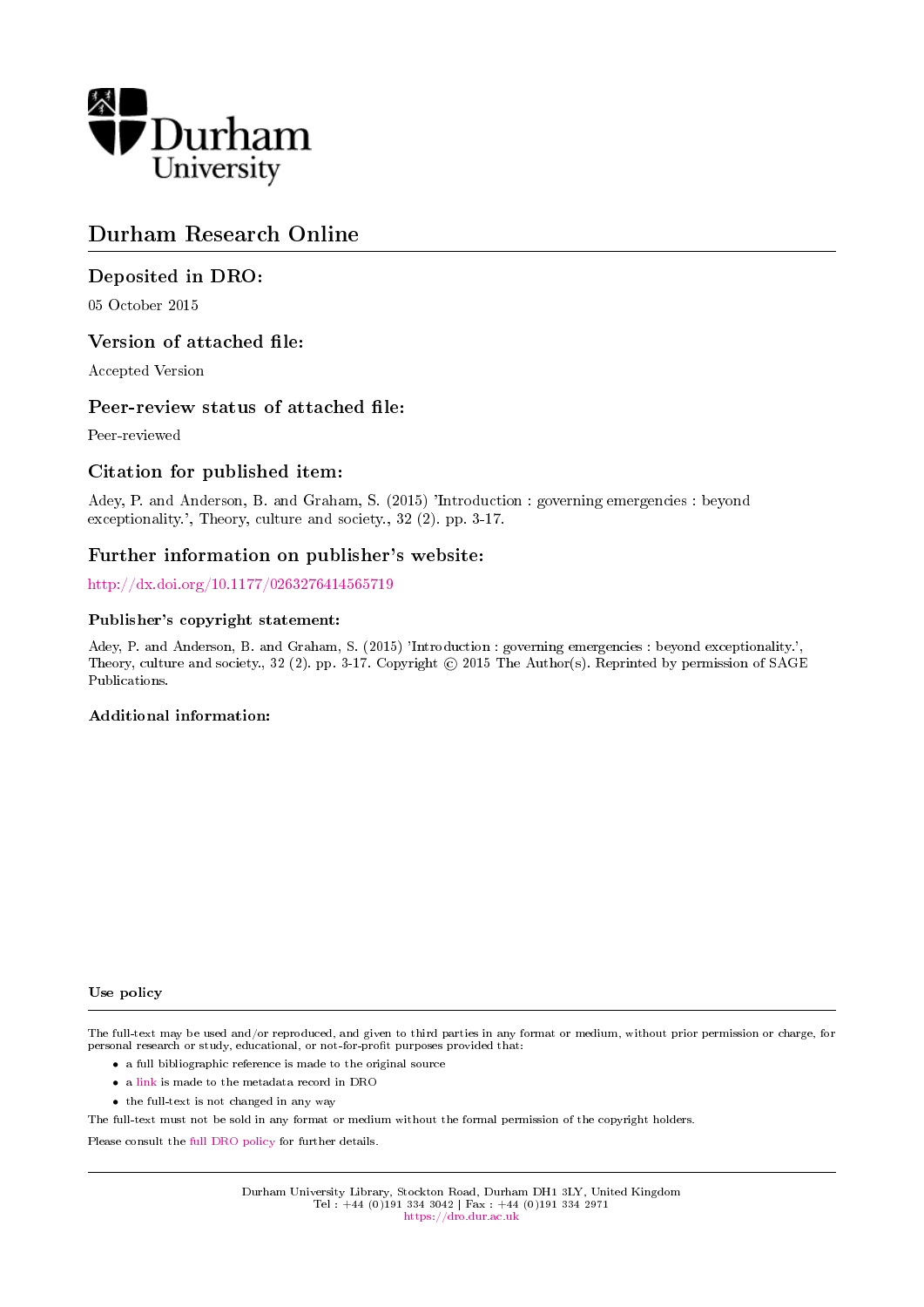### **Governing Emergencies**

#### **Peter Adey1, Ben Anderson2, Steve Graham<sup>3</sup>**

#### **Beyond Exceptionality**

In the wake of the 'war on terror', a simple claim has dominated critical work on the politics of emergency: 'the state of exception has become the rule'. Finding inspiration in Giorgio Agamben's analysis of the role of the 'state of exception' in democratic rule and life, work has honed in on how the 'state of exception' functions as ordinary technique, a paradigm of government and topology. Whether in relation to events of terror, environmental catastrophes or civil unrest, the 'state of exception' is no longer, if it ever was, exceptional. Rather, the state of exception – or at least the *possibility* of a state of exception (Fassin & Pandolf 2010) – has proliferated and intensified in a world of emergencies. Lines between norm/normality and exception/exceptionality blur as emergencies become occasions for the "lightning strike" (Massumi 2005: 1) of sovereign power. Sovereignty is affirmed as certain lives are caught in an inclusive-exclusion: "He who has been banned is not, in fact, simply set outside the law and made indifferent to it but rather *abandoned* by it, that is, exposed and threatened on the threshold in which life and law, outside and inside, become indistinguishable" (Agamben 1998: 28, emphasis in original).

This special issue takes issue with such an analysis of the contemporary. Work on the 'state of exception' has provided a powerful and compelling diagnosis of sovereignty, but the 'state of exception' is only one way of governing emergencies. As much as the 'exception' may have proliferated in analysis, it has proliferated *as* analysis, being extended to a wide range of events and situations. Exception coexists with, indeed may dominate, other ways of governing emergencies. But it is no longer, if it ever was, the single technique or paradigm, nor does it provide a kind of general model for understanding all ways of governing emergencies. Emergencies

1

<sup>1</sup> Department of Geography, Royal Holloway University of London, peter.adey@rhul.ac.uk

<sup>&</sup>lt;sup>2</sup> Department of Geography, Durham University, **ben.anderson@durham.ac.uk** 

<sup>&</sup>lt;sup>3</sup> School of Architecture, Planning and Landscape, steve.graham@ncl.ac.uk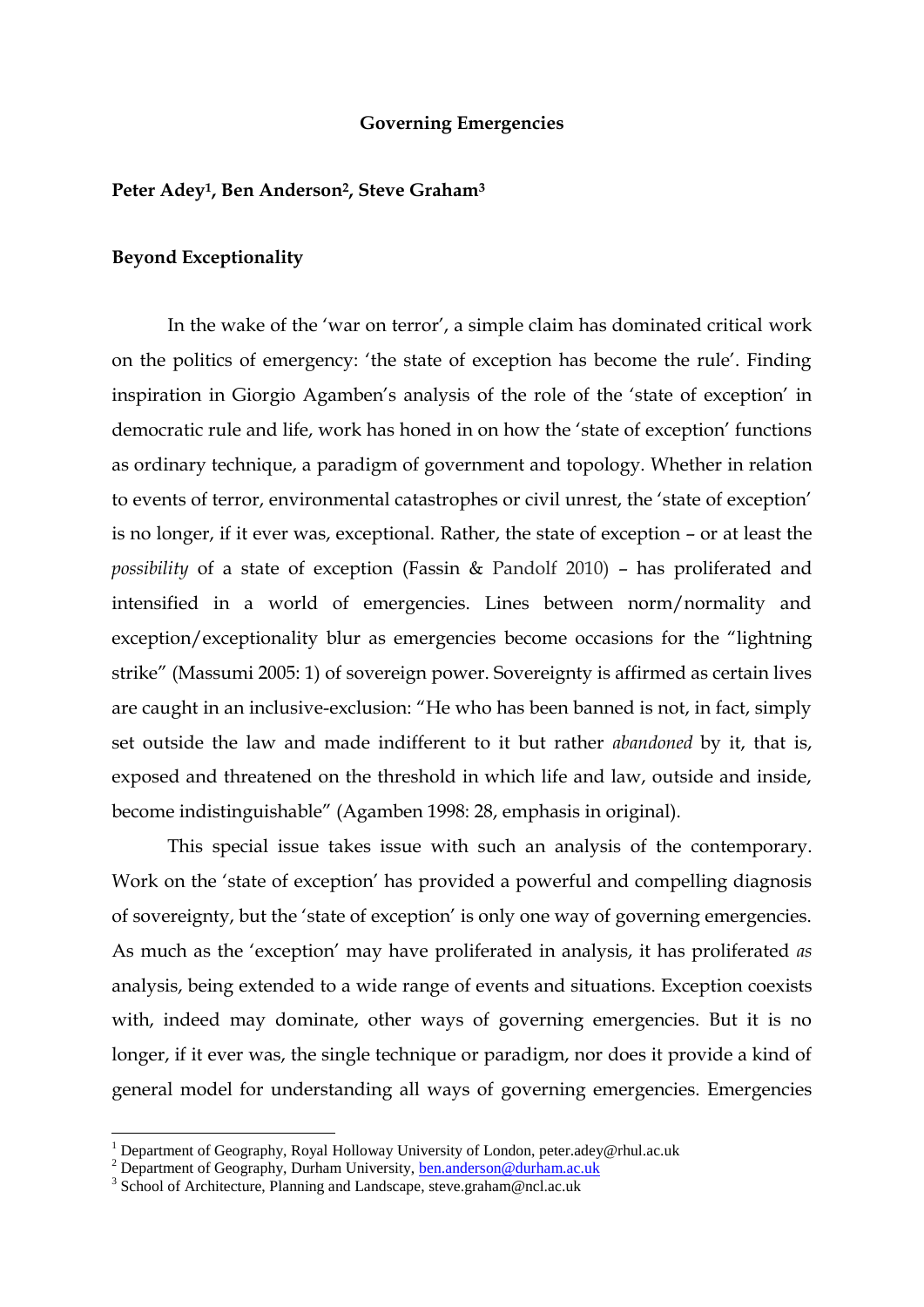have long been governed in ways that do not fit with the 'state of exception'. New or redeployed ways of governing in and through emergencies have emerged in relation to changes in how life and events are problematized and rendered actionable. And the state of exception itself – as technique and paradigm – has itself morphed and been transformed as it is brought into contact with different events and as assemblages of authority and rule are transformed.

Our aim, then, is to disclose some of the ways in which emergencies are governed today in ways that may incorporate but exceed the 'state of exception'. To do so requires that we avoid reproducing a single, always applicable, interpretive key in the analysis of how life is governed through emergency and emergency governance. It also requires that we think again about emergency and the politics of emergency. Our first step in doing so is to turn to current uses of the term emergency and discuss their limits, before we introduce the papers thematically, and then conclude by posing a set of new questions and provocations that the papers cause us to ask and urge.

### **Emergency**

What characterises emergency today, like exception, is the proliferation of the term. Any event or situation supposedly has the potential to become an emergency. Emergencies may happen anywhere and they may happen at any time. They are not contained within one functional sector or one domain of life. The substantive focus of the papers collected in the special issue reflects this proliferation: they range from different types of emergencies and explore emergencies in different domains of life. Typically, emergency refers to an event or situation of limited but unknown duration in which some form of harm or damage is in the midst of emerging (Anderson & Adey 2012). Life can be lived in and after emergency, but also in the presence of an anticipated emergency. Whilst crisis now has more of a sense of geohistorical phase rather than emergent situation (Roitman 2013), emergency and crisis both gesture towards some overturning of normal and normalised order. Emergencies are not, however, merely rare, unpredictable exceptions to an otherwise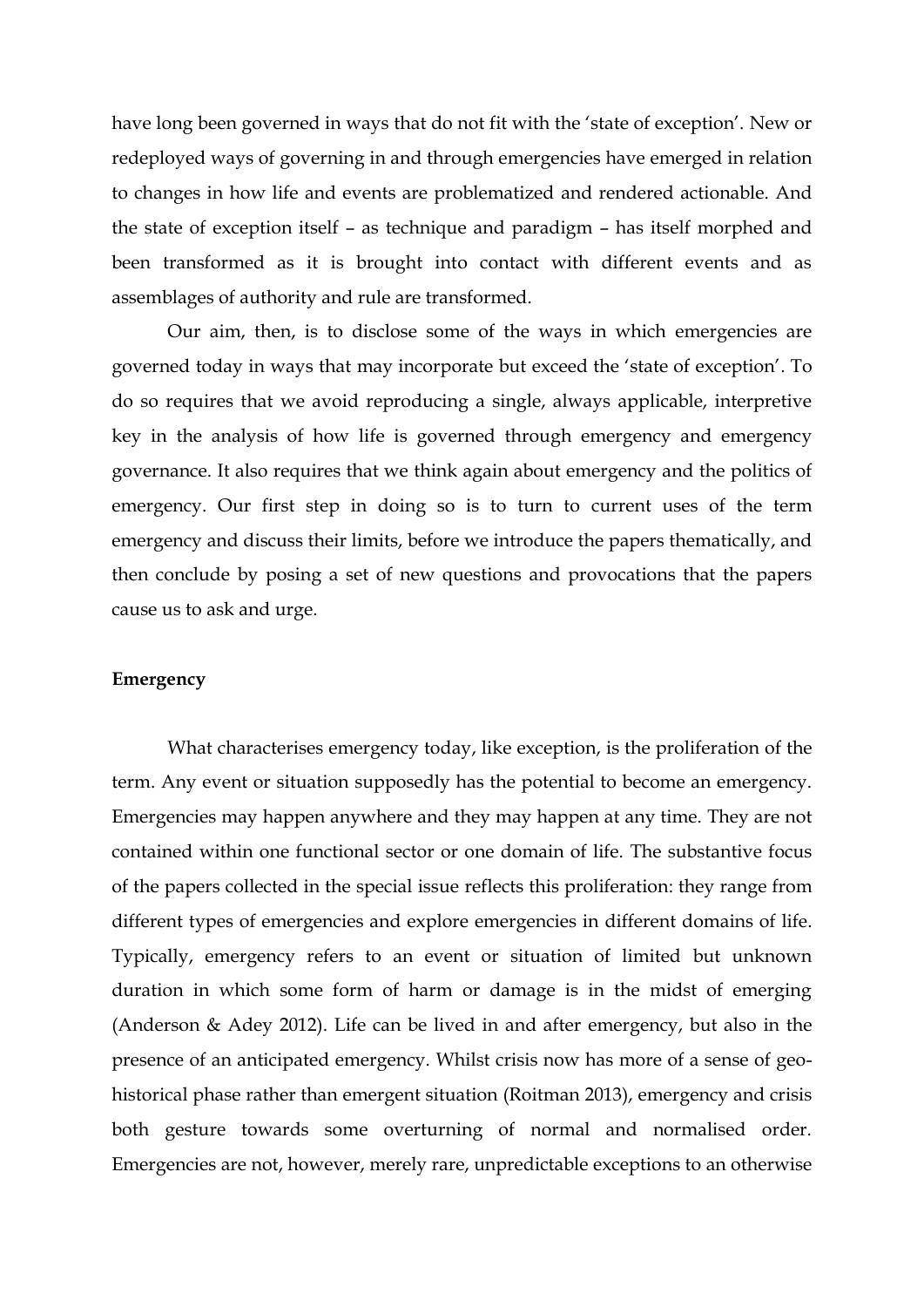stable life. For many, life is lived in a state of emergency in which, as Simone (2004: 4) puts it, situations endure on the verge of emergency in which "[t]here is a rupture in the organization of the present. Normal approaches are insufficient. What has transpired in the past threatens the sustenance of well-being at the same time as it has provided an inadequate supply of resources in order to deal with the threat".

Nevertheless, emergency as a term is inseparable from faith in action: the promise that some form of action can make a difference to the emergent event. It is no surprise that emergency has become so central to contemporary humanitarian reason. Aligned to moral demands to respond to suffering, claiming that there is or is about to be an emergency is supposed to motivate timely action. We might note how 'emergency claims' (Scarry 2010) work across the political spectrum. Consider how, for example, counter-movements to austerity invoke a forthcoming emergency; imagining a post-austerity landscape of ruination to cut through political apathy. Likewise, climate change activism has long involved emergency claims that time for action is running out, alongside invocations of imminent catastrophism and promises of a better future with appropriate action. Emergency claims and the affect of emergency – urgency - have also been central to the advent of new political movements and the emergence of new demands. This means that emergency is not quite equivalent to a series of linked terms such as disaster or catastrophe even though it is often used interchangeably with them. In emergency, the outcome remains uncertain and action still promises to make a difference. Like catastrophe or disaster, though, emergency moves between exactness and inexactness<sup>4</sup>. Emergency has categorical orders of difference to notions such as disaster or crisis, and yet, despite its contextual specificity (to institution, or legal system), the instantiation of emergency can be relatively vague and unclear. This gives the articulation of emergency a quality to be otherwise, to be more or less than itself as it is positioned as a phase liable to be lessened or greatened in magnitudes of urgency or seriousness. It is those ill-judged limits between terms like catastrophe, or crisis, which can mean that, in some circumstances, emergency like crisis becomes politically expedient because it leads beyond its immediate condition, justifying

**.** 

<sup>&</sup>lt;sup>4</sup> Our thanks to one of the anonymous referees for stressing this point.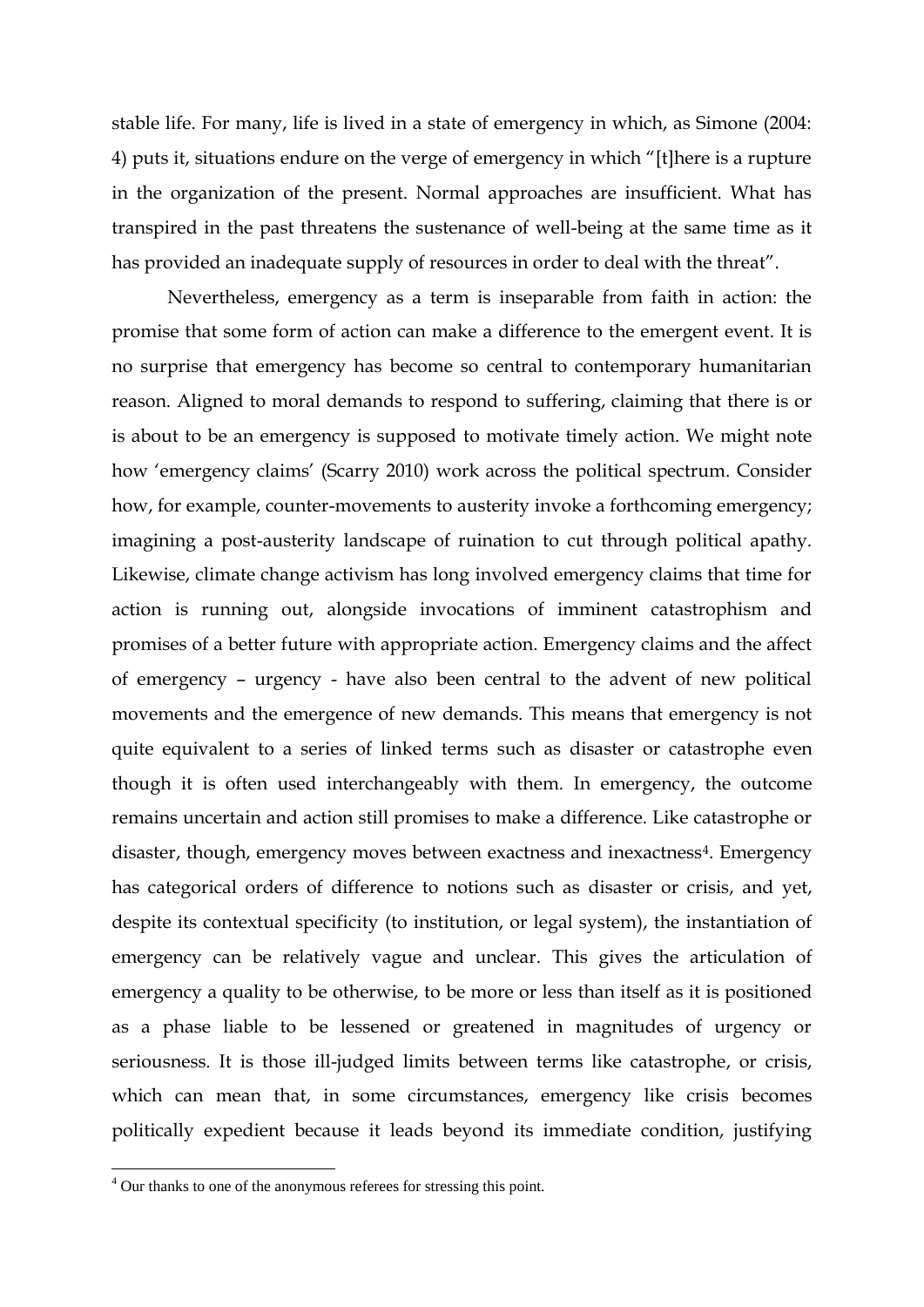policies and responses that are disproportionate, or out of line or context. Outside of whatever definitional circumscription that might bound it, the calling of emergency in some of the more catastrophic contexts can become part of "a disaster producing apparatus" (Ophir 2010), in which lives are destroyed in the name of emergency.

And yet, outside of the categories of type or orders of magnitude - which allow emergencies to be compared to others, and resources prioritised towards certain threats and so on (something like potential impact, or likelihood) emergency is etymologically and definitively contextually specific. For example, emergency may exist as a branch of parliamentary, governmental or executive powers; as an institutional legal apparatus; and as a variously defined categorical distinction over a time-space of events that might present damage, harm or loss of life. It is precisely the variation *of* precisions that is troubling. Emergency takes form in a given circumstance, for given individuals or organisations, over thresholds and other spatial and scalar definitions, and over a variety of things, humans, bodies, technologies, processes, infrastructures, water, waste, pipes, homes, pets and food. In other words, the excessive exactness of emergency is easily unobserved, forgotten, ignored or misapplied in ways that we need to bring into question.

It is important to hold onto, then, the proliferation of emergency as a term and its variable definitional and contextual specificity if we are to follow how, and with what ethical and political consequences, life is governed through emergency. Work that has attempted to do this has turned on questions of exceptionality: the exceptionality of decision and response and the exceptionality of life and events.

First, the Schmitt -Agamben line of thinking about the 'state of emergency' has focused on how the power to suspend the legal order – to act outside of the protections, rights and benefits it provides – is held inside the political system. Without conflating Schmitt and Agamben, both are concerned with the affirmation of state sovereignty in the operation of the 'state of emergency' (and related terms such as 'state of siege', 'state of emergency' or 'state of necessity'). Tracking the state of emergency's routes from the French revolution, and thus what he terms the 'democratic-revolutionary tradition' (5), Agamben (2005) claims the apparatus of the 'state of emergency' has become a "paradigm of government". To summarise what is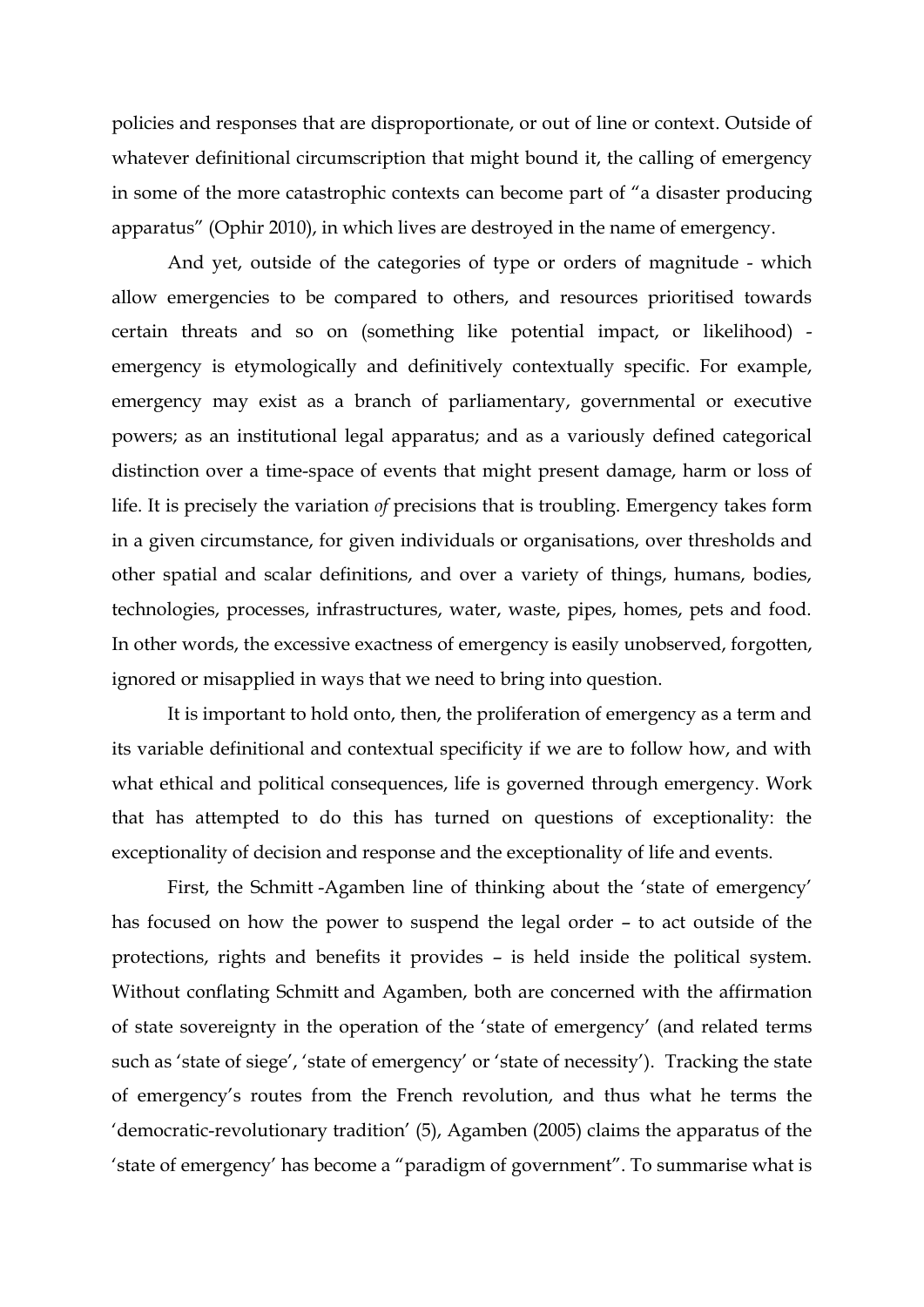a now well-known thesis, Agamben rejects what he reads as Schmitt's attempt to legislate for the exception, instead diagnosing a 'zone of anomie' in which "the state of exception is neither internal nor external to the juridical order, and the problem of defining it concerns precisely a threshold, or a zone of indifference, where inside and outside do not exclude each other but rather blur with one another" (Agamben 2005: 27). In this 'ambiguous zone', life is subject to a double abandonment by and to the force of sovereignty in which exception and rule "pass through one another" (Agamben 1998: 37). Simultaneously bound to the law and abandoned by the law, lives are caught in a tense relation of 'inclusive-exclusion'. Much work in the wake of 9/11 and the advent of the war on terror, has diagnosed how this topology of exceptionality materialises a series of spaces of exception, or how exceptionality has morphed (see Armitage (2002) on a 'hypermodern' state of emergency). The 'state of emergency' is thus treated in this discourse as a global legal-political technique through which sovereign power is performatively (re)affirmed and, in recent work, a distinctive topology that materialises specific ordinary spaces (see Belcher et al 2008).

A second, but related approach to emergency today treats the relation between life and emergency measures differently as a consequence of starting from the emergency as emergent. This line of thinking sees emergencies, and that which calls for or demands response, as not "derived from a base distinction underlying law" but rather instead emergent "from the infinite empiricities of finite life understood as a continuous process of complex adaptive emergence" (Dillon and Lobo Guerrero 2008: 10). The claim is that the radical contingency of environments – their 'turbulent' (Amin 2013) or 'meta-stable (Massumi 2009) status – necessitates new ways of governing events and life. On this account, there is no longer, if there ever was, a distinction between a stable normal life and a rare, time limited, exceptional and abnormal events. Rather, life itself is understood as emergent, based on sciences of connectivity that "give novel accounts of global-local propinquity, adhesion, adherences, proximities, associations, alliances, virtualities, realities and belonging" (Dillon and Lobo-Guerrero 2008: 16). As life changes, and becomes more interconnected, contingent and transactional, so the argument goes that liberal governance has adapted to that changing understanding and new ways of governing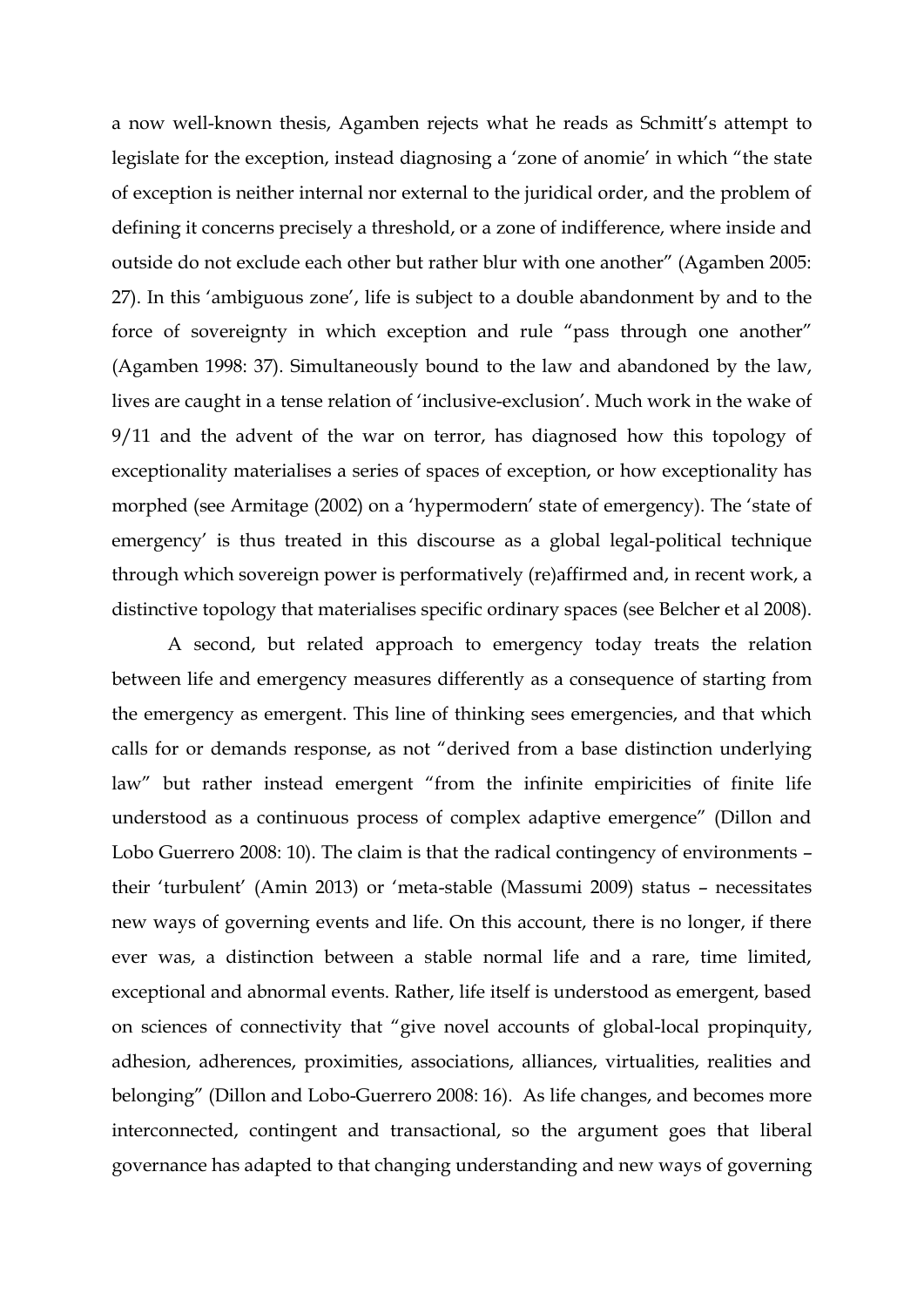before and after emergencies have emerged and intensified. These include logics that involve action before emergency happens – chiefly preemption (Amoore 2014; Cooper 2008), anticipatory surveillance, and premediation (Grusin, 2010) – and logics that prepare for action as the emergency is emergent – including preparedness (Anderson & Adey 2012; Collier & Lakoff 2008) and resilience (Grove 2013).

Feldman (2004) points out that such logics increasingly centre on the attempted tracking of mobile subjects and objects in and around the transactional infrastructural systems that gird the planet. Efforts centre on trying to continually separate proscribed mobilities, activities and events from the mass of normalised ones that are rendered as the invisible backgrounds of global neoliberalism (which sustain urban consumption, corporate globalisation, legitimate tourism etc.). Such programmes Feldman labels 'securocratic wars' – programmes centred on discourses of maintaining public safety through open-ended and martial invocations of emergency (the 'war on drugs', the 'war on terror' etc.). Central here is the distinction between an emergency and the normal, societal background. Thus, 'security events' emerge when what Feldman (2004, 333) calls "improper or transgressive circulations" become visible within and through the disruption or appropriation of urban infrastructure, and are deemed to threaten the 'normal' worlds of transnational capitalism. At the same time as transgressive circulations are rendered as security events or emergencies, the global logistics, commodities, tourism, labour, migration and financial flows sustaining neoliberal capitalism are rendered invisible by their very 'normality'. These are the 'non-events' of "safe circulation" organized through infrastructural backgrounds to link up transnational archipelagos of safe or risk-free spaces for capital and socioeconomic elites. "The interruption of the moral economy of safe circulation is characterized as a dystopic 'risk event'," Feldman suggests:

"Disruption of the imputed smooth functioning of the circulation apparatus in which nothing is meant to happen. 'Normalcy' is the non-event, which in effect means the proper distribution of functions, the occupation of proper differential positions, and social profiles." (Feldman, 2004, 333)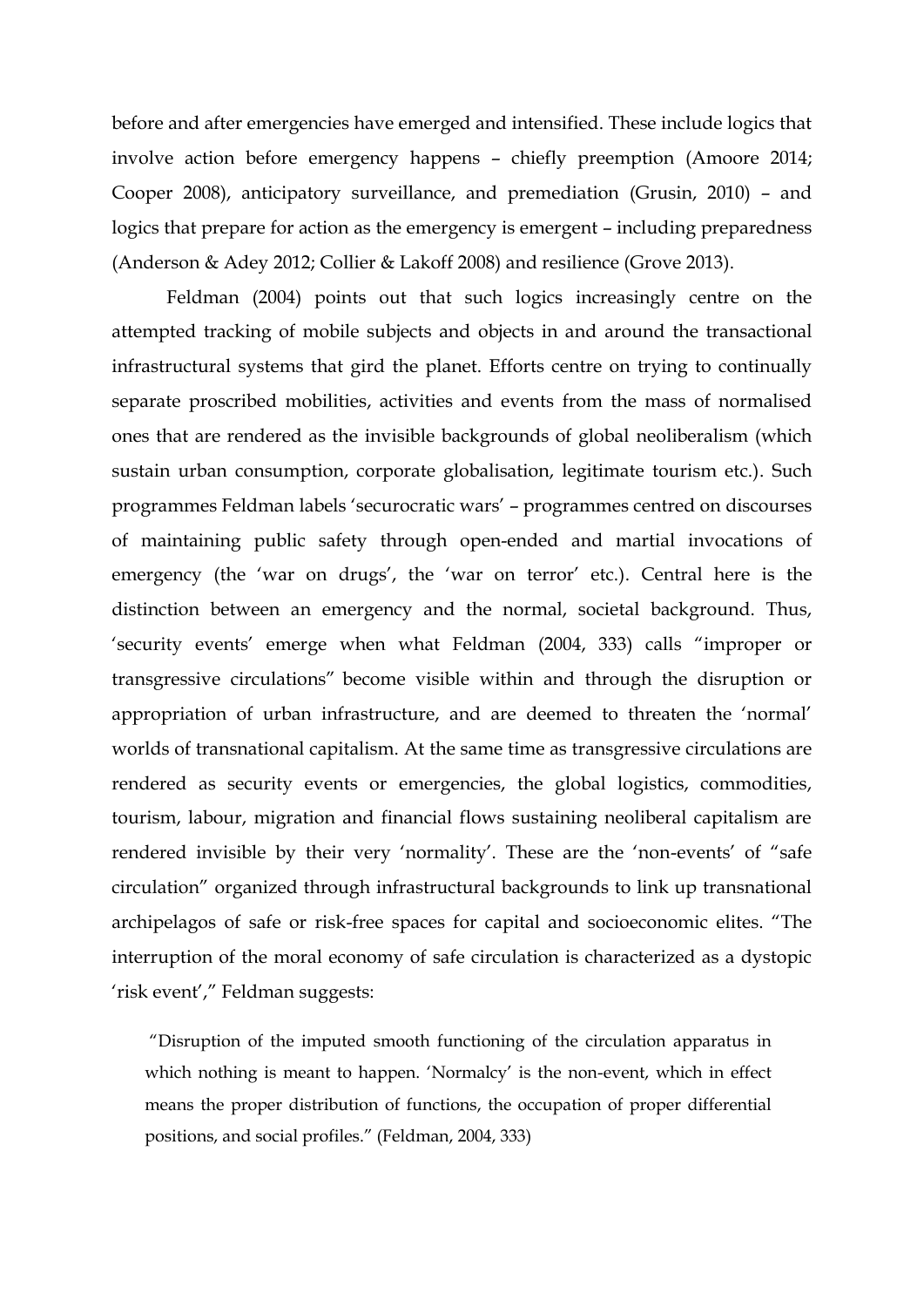Of course, the declaration of a 'state of emergency' happens before, or as, emergency happens, but what preemption, preparedness and other forms of action do is expand the spatial-temporal field of intervention in the name of a future event. Here claims of emergency resonate with, and often become inseparable from, what Ophir (2010) describes as processes of 'discursive catastrophization' in which appeals for exceptional response are made on the basis of imminent danger (or on the basis of claims about what Ophir terms 'protracted disastrous conditions'). Life is here treated as a 'turbulent' field of far from equilibrium processes, in which the lines between normal and exceptional events and normal and exceptional response blur as emergencies are governed in advance of their occurrence.

What we learn from this approach is that multiple ways of governing emergency coexist, none of which are reducible to exceptionality as technique, paradigm or topology (nor, though, are they necessarily separate from exception). These ways of governing emergency are simultaneously ways of governing by emergency: life is reorganised in relation to the emergency that is to come or has just been. The special issue resonates, then, with other attempts to open up the 'closures' of the exception/exceptionality paradigm and think again about emergency. We might note here, for example, Honig's (2011: 10) effort to sense the "over life" through a sustained effort "to diagnose the sense of stuckness that emergency produces in its subjects and to identify remaining promising opportunities for democratizing and generating new sites of power even in emergency settings". Like Honig, our aim is not to replace an analysis centred on the 'state of exception' with an epochal account that simply diagnoses an alternative, over-determined paradigm. Whilst compelling, we would caution against claims that the contemporary is now governed solely as a state of emergence characterised by "the anywhere, anytime potential for the emergence of the abnormal" (Massumi 2009: 155), or as an "event field", in which each event is "a phase transition that may emerge without warning, instantaneously and irreversibly transforming the conditions of life on earth" (Cooper 2008: 82). Rather, we want to open up critical work on the politics of emergency by exploring specific instances in which life and events are governed in, with and through emergency, and hone in on what, if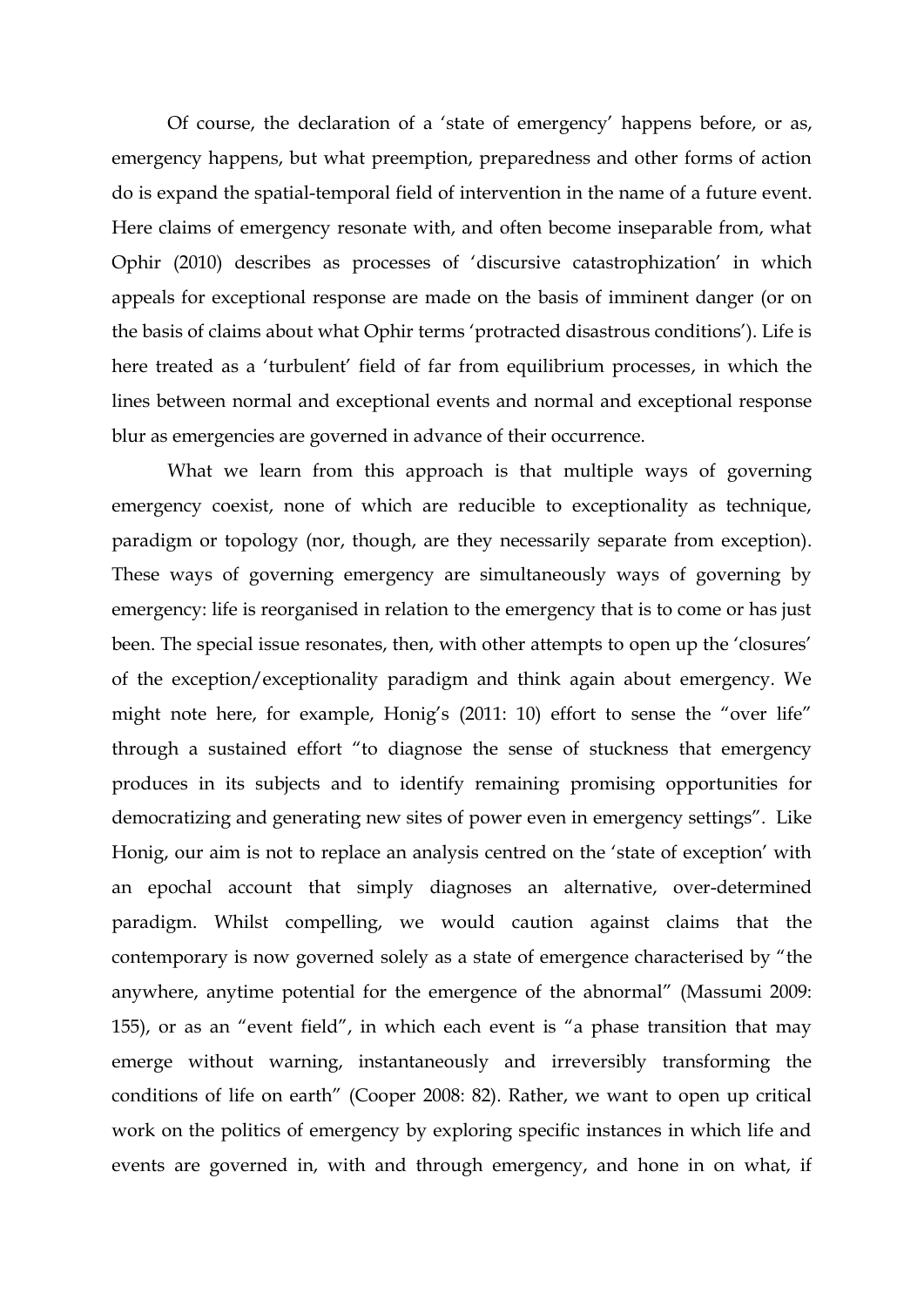anything, is common across those specific instances and what alternative possibilities exist. By which we mean that our focus is on how emergencies may be problems for government, as well as emergency being a way through which government is assembled and achieved. It is a problem that calls for the invention of new techniques or the redeployment of existing techniques. Furthermore, if there are many partially connected ways of governing in and through emergencies then we need to think again about how they relate to modes of power; modes of power that might work very differently to the 'lightening flash' of a sovereign decision on the exception from outside of life or the capacity to 'mould' an always-already emergent life from within life.

# **Beyond Exceptionality**

Beyond the exceptional measure or exceptional event as the spatial-temporal leitmotif of contemporary emergency governance, papers in this special issue attend to more subtle, sometimes quieter, localised, and even non-secular kinds of emergency. These see the governance over and through emergency taking place within the normal operation of state, parliamentary and governmental power. As Collier and Lakoff very clearly assert in the context of the United States' expansion of emergency management in the second half of the 20th century, it "has not involved grants of exceptional powers to the executive branch". If the 'state of exception' appears simply not to have happened in various cases, papers in this special issue go further to suggest that attention to the 'state of exception' may have cloaked or obscured not the suspension or separations of powers, but other sets of crucial relationships entangled in the protection and promulgation of social life but whose links are becoming frayed and fractured. What Cooper identifies as "the *specific juridical constitution* of the mid-twentieth century social state" is one such example of a foundational assumption of "statehood that was crucially shaped by the logic of social insurance and administrative law", a 'chronic emergency' intensifying amid the contemporary neoliberal reorganisation of capital and politics.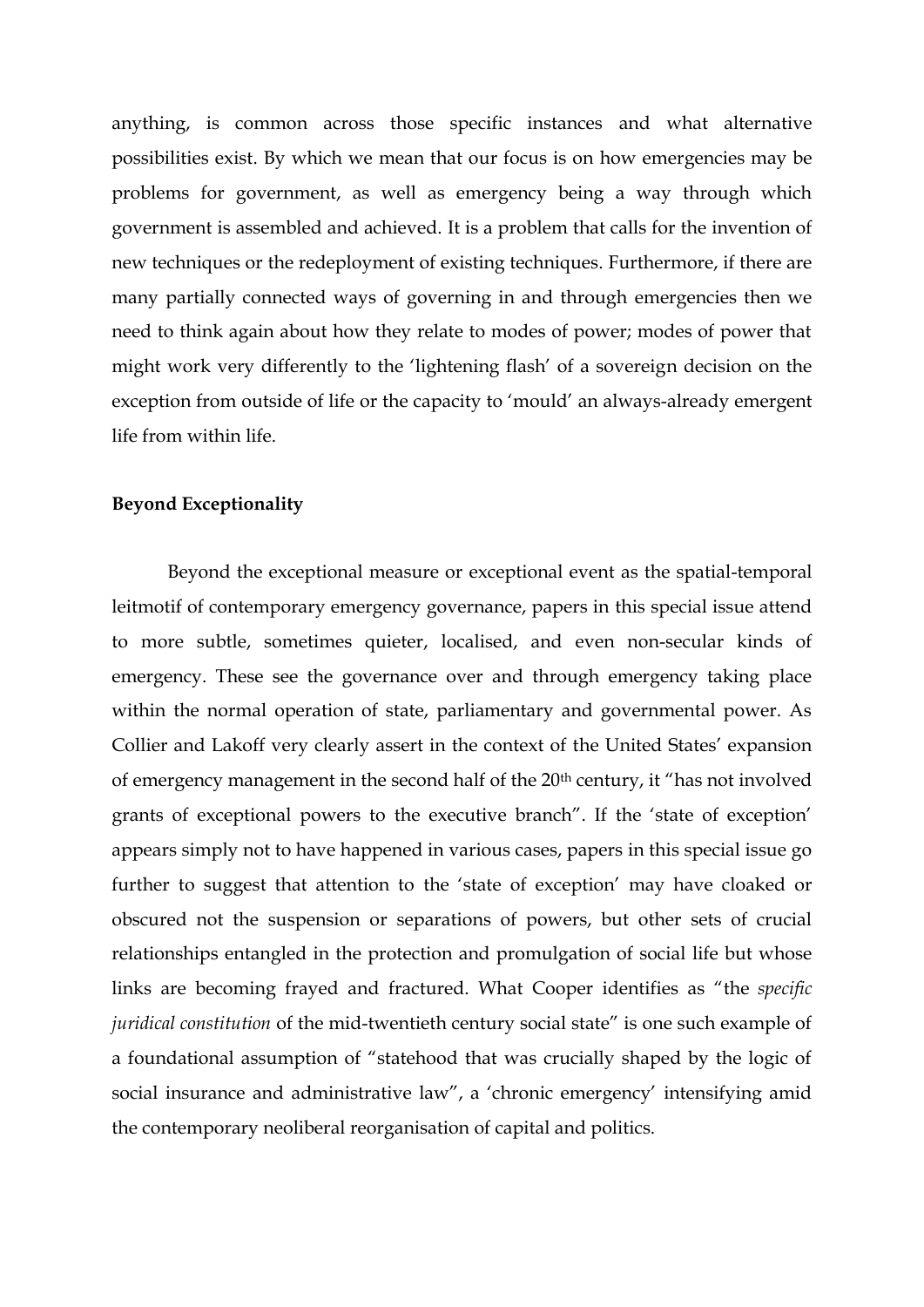### **Beyond secular times**

Beyond the exceptional event, which has tended to denote a period of crisis peaked by exceptional measures to deny some catastrophic or apocalyptic imaginaries or affects that make the future present as an end (with or without some form of revelation regarding the here and now), multiple temporalities play out in emergency governance. These do not simply blur or fudge linear times of a catastrophic or a threatening future, or the singularity of a punctual event, or the strike of a sovereign decision as a blip, break or caesura with the past. Instead, we see emergency temporalities distributed to various techniques and technologies.

Temporalities other than the apocalyptic can be seen in the development of emergency scenarios that produce particular space-times in which possible futures are brought into the present to be acted upon in the form of scenarios and exercises. This is witnessed in De Goede and Simon's study of emergency planning within the European Cyber Security arena, as scenarios of cyber threat are developed to balance the production of new capabilities and subjectivities as well as the inculcation of existing protocols, routines and rationalities of response. In some respects this has become a more familiar understanding of contemporary northern European practices of emergency management, but it opens up a wider interpretation of emergency's temporalities in a broader non or post-secular register.

For Cooper, at stake in religious involvement in international emergency aid is a Pentecostal conception of the *eschaton* situated in the 'here and now' and not the end of times. Thus providence becomes a politics of conditional salvation in a political theology highly receptive to neoliberal economic policies. Cooper explores this application in the debt-ridden status of Sub-Saharan Africa. From *chronos* to *kairos*, redemption is to be found in a manner of an 'indefinitely renewed debt' which enables charitable emergency relief to replace public or state directed resources and response. Furthermore, the emphasis on conduct such as in Museveni's policies in Uganda, institutionalises conservative moral codes embedded within ideas of normative familial structures and the dogmas of faith based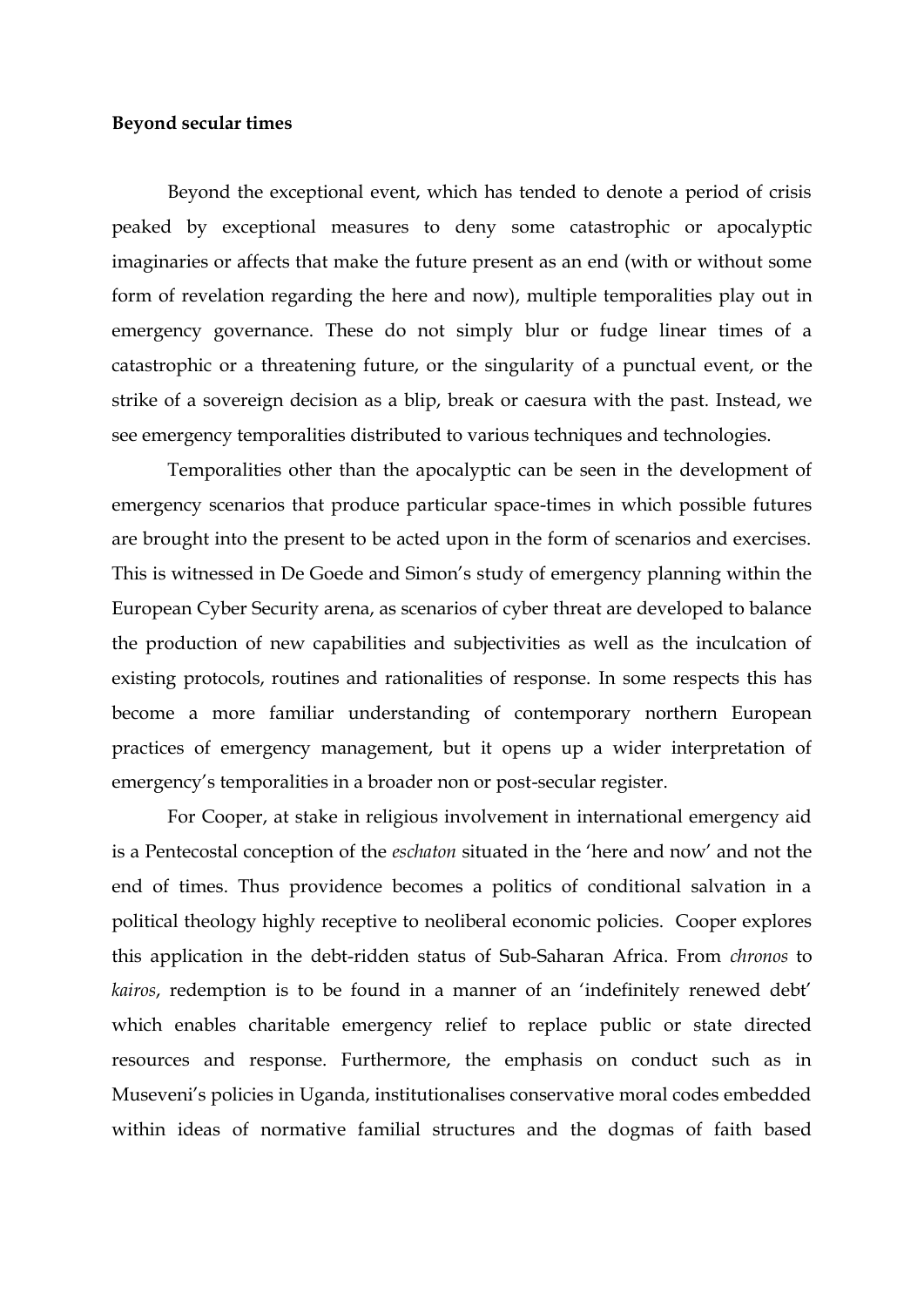initiatives, especially around public health programmes funded with foreign donorship.

Opitz and Tellman's intervention provides an important engagement with Nikolas Luhmann's writing on time and social orders, which he calls 'temporal orders'. As they argue, the emergency figured in contemporary governance reworks a secular eschatology. So that rather than seeing an emergency interval as a potential space of theological redemption, instead, emergency politics "valorizes the interval between now and the catastrophe to come as a domain of decision and action within this world". Optiz and Tellman explore this peculiar, but now common (to this special issue) address of the interval across multiple temporal social orders, from economic financial derivatives to law. These two domains combine quite fixed time thresholds and boundaries, such as the time-limit of a derivative, or the chrononomos enshrined in the time consuming manner of legal justice. As with Cooper's assertions over the neo-pentecostal revision of humanitarian relief into a kairos of extreme immanence, the temporal order of emergency is based on action now rather than eschatological deferment.

### **Scales and Agency**

A major emphasis of the papers is therefore to shift the scales of how and where emergency operates, and the ways in which it is produced, distorted and governed through complex forms of agency. For Collier and Lakoff, emergency arrangements are concerned with "more mundane problems: how to best allocate resources or delegate responsibility for the political administration of emergency in the face of an uncertain future", while in De Goede and Simon, emergency is generative of a series of concerns set at the level of relationality, that is, a set of cyber security practices targeted at fostering the generation of interoperabilities between systems and organisations. The move is predominantly to the small scale, the local, the idiosyncratic and, somewhat paradoxically, the distributed and the diffuse.

In De Goede and Simon's study while the consequences of cyber emergency threaten to be wide-scale, the focus of the scenarios and the exercise they witness are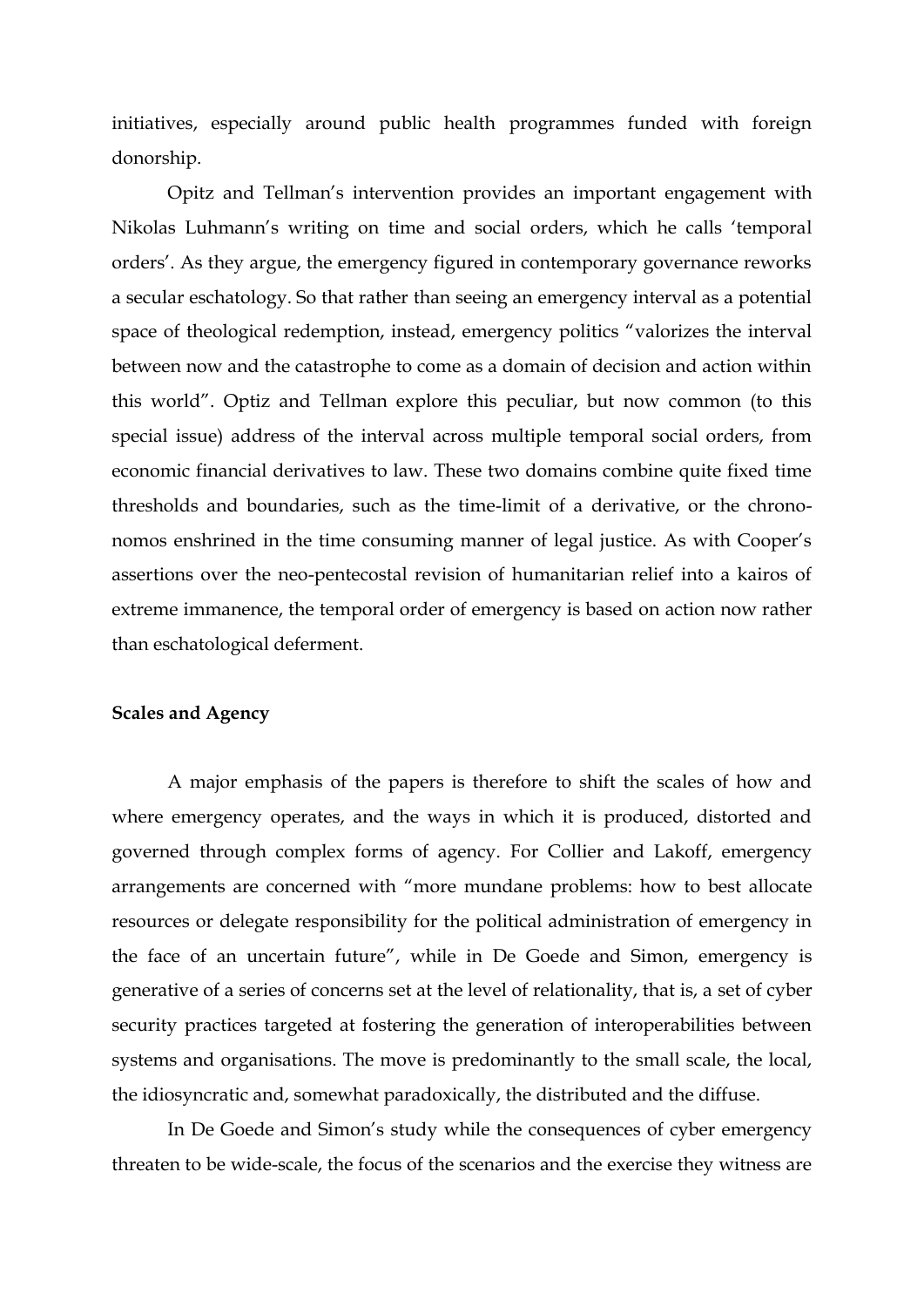the little things of 'bureaucratic interconnections and banal practices'. Likewise, in McCormack's paper on the emergency of price increases which have plagued US economic policy since the Second World War, inflationary affects are produced through various versions of emergency which gather publics because they are decidedly mundane. These kinds of emergencies are productive of and governed by affects, emotions and materialities that are highly localised within a more national problem, so that price inflation is governed as a series of small changes that potentially effect expenditure on consumer products at the level of the population. The future emergency is governed by intervention in the everyday.

And yet, these objects of security perform in ways that exceed normal senses of agency and even location. They are distributed in a manner that disrupts scales and distances – especially as they are mediated. For example, McCormack exposes how emergency atmospheres and inflationary sentiments crossed the boundaries of the domestic and public sphere, mediated by television announcements, talk shows and other representations. Crowds also act as exemplars of a volatile uncertain of emergency governance, as conduits of dangerous and unruly affects, as shown in Claudia Aradau's analysis of UK counter-terrorism and emergency management practices. For Aradau, the crowd is a shifting, uncertain, object of emergency government inseparable from ambiguity. Furthermore, Opitz and Tellman argue that within financial derivatives, we see a further temporal ambiguity, between the 'binding and blending' of utter certainty over an emergency, and an uncertain one.

These ambiguities also chime with uncertainties over agency. De Goede and Simon's bureaucratic infrastructures appears to behave with what they describe as a 'bureaucratic vitalism' – to have almost a life of its own. Cascading failure and unpredictable non-linear causalities characterise a 'cyber milieu'. This means that for Dutch national cyber security officers, an emergency may form from anywhere, cross boundaries unpredictably and manifest in multiple points. In the government of emergencies, multiple ambiguities co-exist and trouble any sense of a stable, secure, 'object' that is nothing but the secondary effect of government action.

## **Making actionable**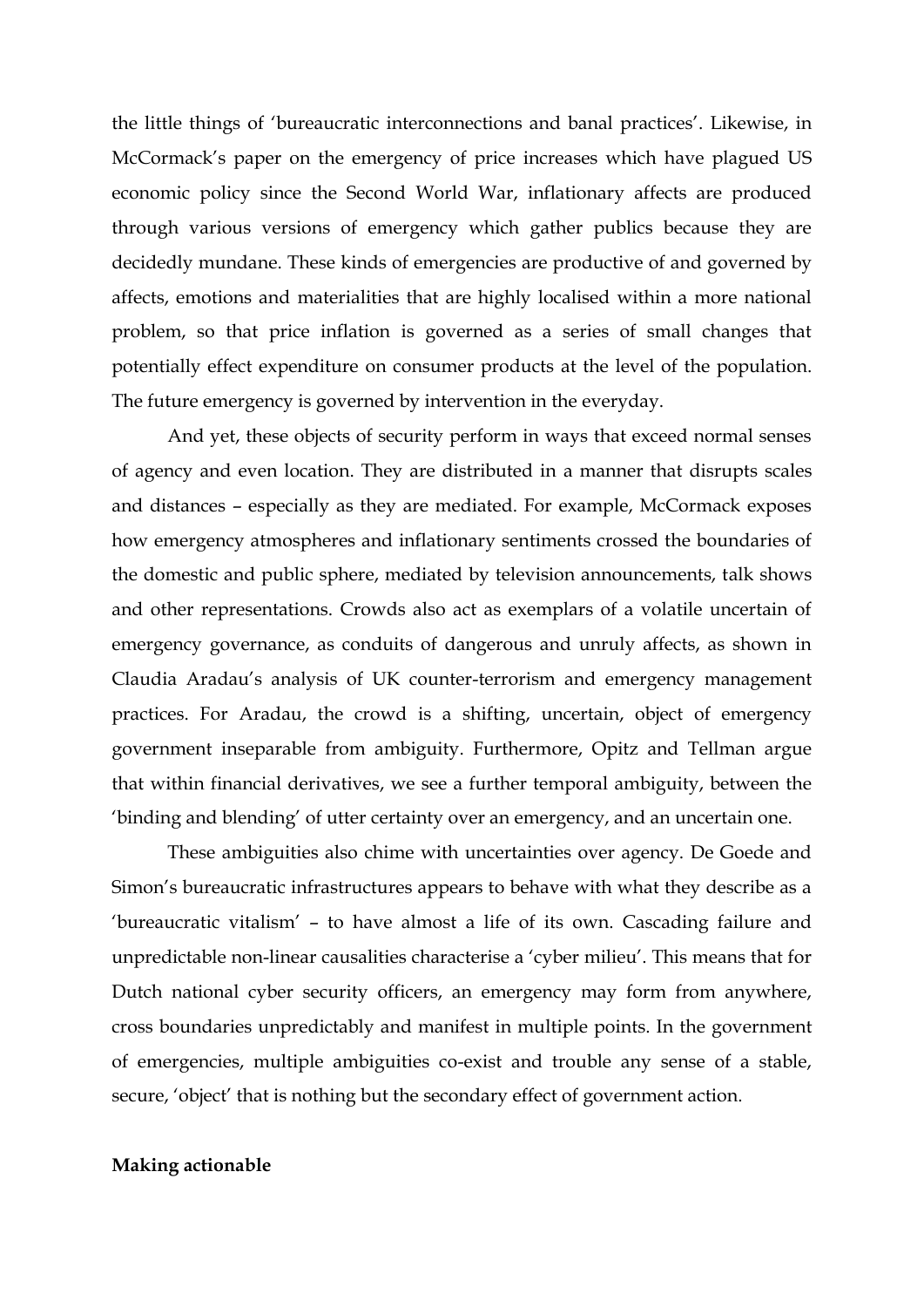In almost all of the papers, governing emergencies requires a repertoire of specific capabilities to make the emergency actionable. We see some of these practices identified in the papers through the location of particular object-targets which are conditional for emergency and the governance of its response. We can focus on two sets: affective intensities and economies, and systems and infrastructures.

For Aradau, the notion of the crowd figures highly in a continuum of security discourses and practices, from counter-terrorism to emergency management and policing. Figured through transformations in the ways in which the nature of threat has been imagined in many western liberal democratic societies, Aradau argues that the crowd has emerged as an important 'subject' of contemporary violence, subject to emergencies, terrorism and relatedly criminality. Under this configuration, the emergency of the crowd is its volatility which has been pathologised by its capacity to panic and become suggestible. Under different governance regimes influenced by other human sciences, the crowd is a group characterised erstwhile by calm collective-empowerment, animated not by the momentum of communicable passions, but through social identify formation and common bonds. In this sense, knowledge of crowds is essential to the performance of different security, policing and planning practices that intervene on crowd formation and action.

Rendering the emergency actionable through the affective contagion or group solidarity that may characterise the behaviour of crowds under threat (of terrorism or police), seems to give types of governance a substance or a surface to act upon. In several of the other papers, particular affects figure in specific urgencies that come under the purview of governance. These affects are not objects of vulnerability but more conditions to help accelerate - often politically - acts that attempt to take hold of the event. For instance, the movement of legal justice in Opitz and Tellman pushes and resists against demands for urgency, or in McCormack's very different study, the identification and production of particular atmospheres of urgency – space times of affectivity – compel the actions of individuals, publics or governments. As McCormack puts it: "An inflationary atmosphere in this sense names the condition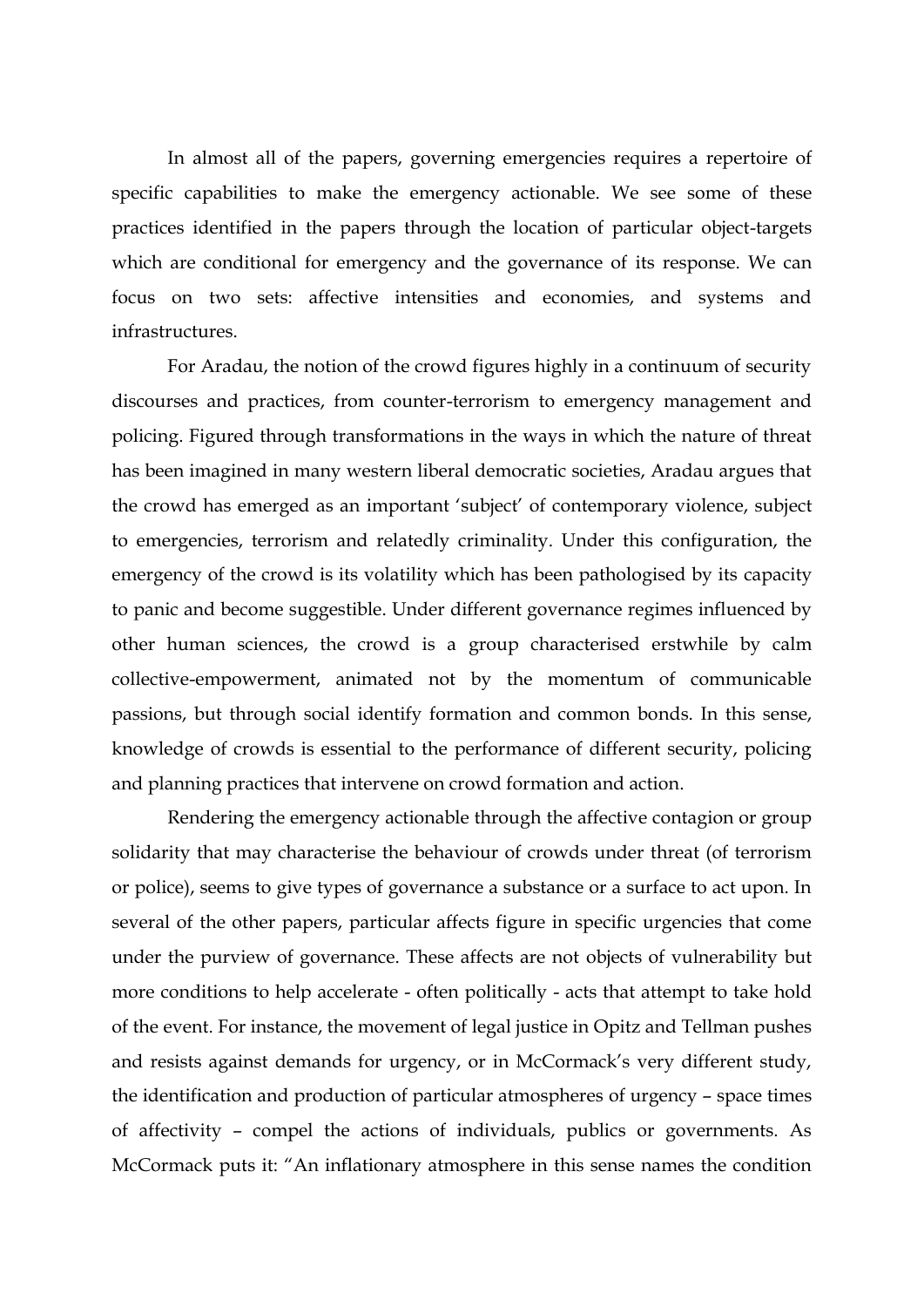within which a particular kind of economic emergency may be incubating with the potential to become a generative participant in the volatile unfolding of that condition". Going with these atmospheres are also a range of devices, technologies and techniques to vigilantly watch and monitor indicators of inflation.

In De Goede and Simon, and Collier and Lakoff, attention is paid elsewhere to the constitutive vulnerability of larger socio-technical systems, complex networks and their physical infrastructures. Endemic to the social, economic and industrial modernisation of North America and Europe (the main contexts explored in these two papers) are networked infrastructures which are identified as the object-target of potential emergencies. Networked societies produce new kinds of vulnerabilities. But as with atmospheres, there is a simultaneous extensiveness and locality to a network; a hiddenness and agency which makes them hard to grasp and manage.

In all, our papers compel our attention to be turned both critically to and away from the 'state of exception', and to develop other manners of address that are predominantly outside of a central trope of emergency as exception. If anything, the papers in this issue articulate a distributed, quotidian emergency, and in other areas of life outside of the juridical, such as finance, economics and development and humanitarian aid. Aradau suggests that her approach has been to move instead to regimes of knowledge and veridiction, more precisely, fields of practice within which professionalised knowledges more or less circulate. For Opitz and Tellman, legal regimes, texts and practices as well as financial products and monetary instruments (such as derivatives) produce their own temporalities and futurities. In Collier and Lakoff's terms it is similarly a turn to a distribution of central to regional and local powers, in Cooper, to faith-based initiatives, charities, NGO's – chronic emergencies - and, in McCormack, to distributed affects and capacities to sense or register economic crisis. In short, then, a decentered and diffuse sense of governing emergencies is present here.

### **Concluding Comments**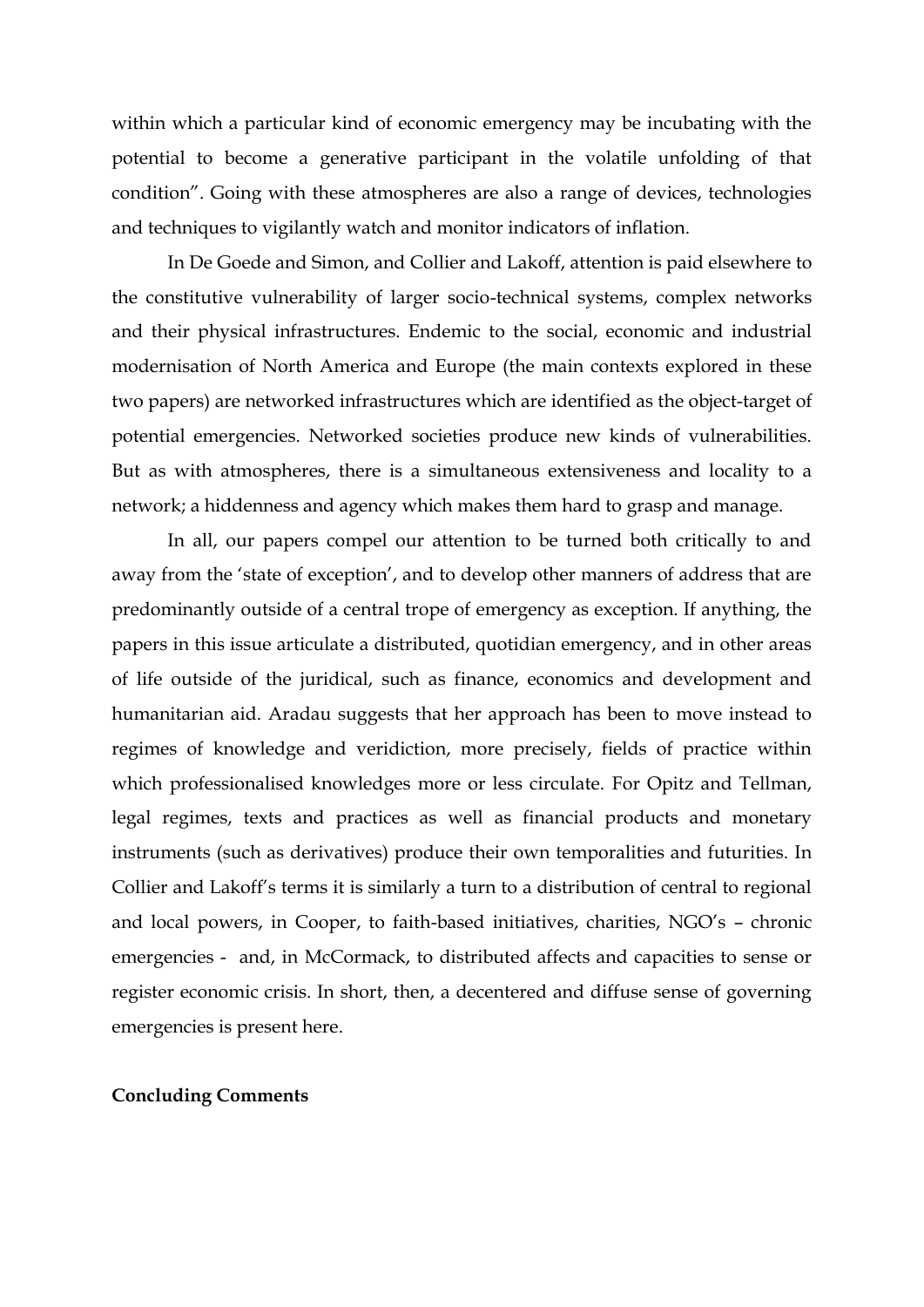Writing in the midst of the 2007/8 financial crisis, Slavoj Zizek (2010: 86) identified the existence of an emergent global 'state of economic emergency'. "We are now entering a period in which a kind of economic state of emergency is becoming permanent, turning into a constant, a way of life", he wrote. Zizek's identification echoes other diagnoses of the 'state of emergency' in the contemporary condition. In the translation of state of emergency into a way of life, it resonates with diagnoses of the (neo)liberal present that stress that 'life itself' is now governed in emergence, what Massumi (2009: 164) describes as the "proto-territory of emergences". In contrast to these claims about emergency and the contemporary, the papers keep open the question of how emergencies are governed today, by showing the ambiguity of the objects of a distributed, everyday, emergency government, and exploring the everydayness of specific techniques and logics. Instead of reducing specific instances to another illustration of a dominant technique, logic or topology, the papers stay awhile with the distributed nexus of practices, techniques, knowledges and logics that render events or situations governable. Doing so, allows them to open up a series of new questions about what it means to act in the 'interval' of emergency, on the 'verge' of emergency or 'after' emergency. Specifically:

- How does 'emergency' as a legal-political and practical-operational term differ across different sectors or domains of life and how does 'emergency' relate to linked terms such as 'accident', 'crisis', 'catastrophe', 'disaster'?
- How and with what consequence are past or future emergencies made present i.e. through what discursive and affective means?
- How have specific logics been invented, (re)deployed, and/or intensified to govern in and through emergencies, including 'preparedness and all hazards security' precaution, pre-emption and resilience.
- How do different ways of governing emergencies from intervention in everyday atmospheres to the deployment of law– coexist with one another; supporting one another, resonating, strengthening or otherwise relating?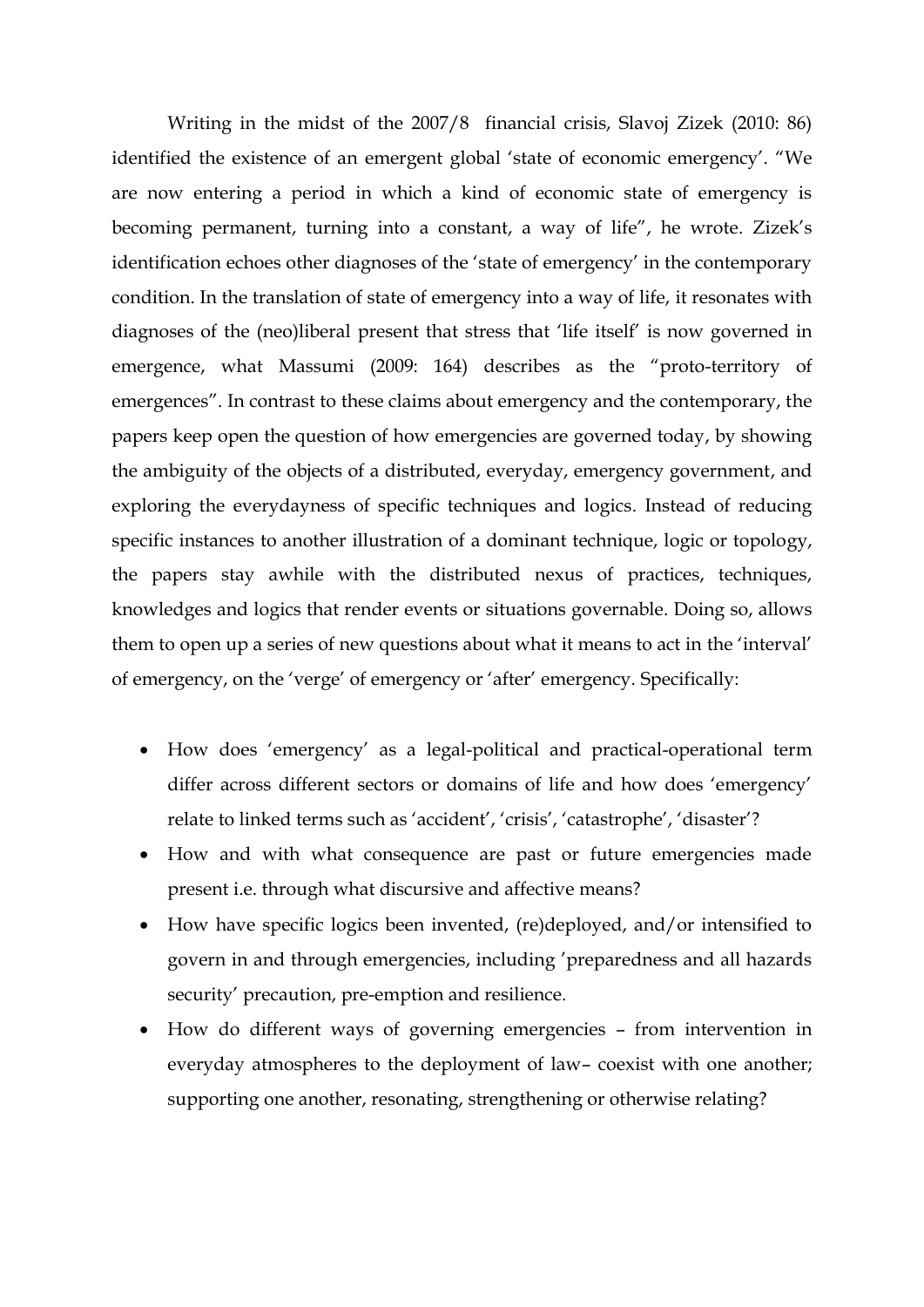- What catastrophic and providential relations with life are involved when governing emergencies: how is life fostered, abandoned, differentiated, destroyed, made to live, disavowed and so on?
- What forms of legitimacy and authority follow from acting in relation in the 'interval' of emergency or invoking a 'suspension', 'threshold' or a 'return'?
- How are forms of power enacted, expressed, reflected, and intensified as emergencies are governed, forms of power that extend beyond sovereignty.
- What alternatives to forms of power open up in emergency, how are forms of power contested, negotiated and reworked and how do new ways of being and living happen in emergency settings?

### **Acknowledgments**

We would like to thank the anonymous referees for their comments on the introduction. The special issue is linked to a Leverhulme Trust International Network on the theme of 'Governing Emergencies'. Peter Adey also acknowledges the support of a Philip Leverhulme Prize to complete the editorial.

### **References**

Agamben, G. (1998) *Homo Sacer: Sovereign Power and Bare Life.* Trans. Heller-Roazen. Stanford: Stanford University Press.

Agamben, G. (2005) *State of Exception.* Trans. Attell, K. Chicago: Chicago University Press.

Amin A, (2013) "Surviving the Turbulent Future", *Environment and Planning D: Society and Space* 31(1): 140 – 156.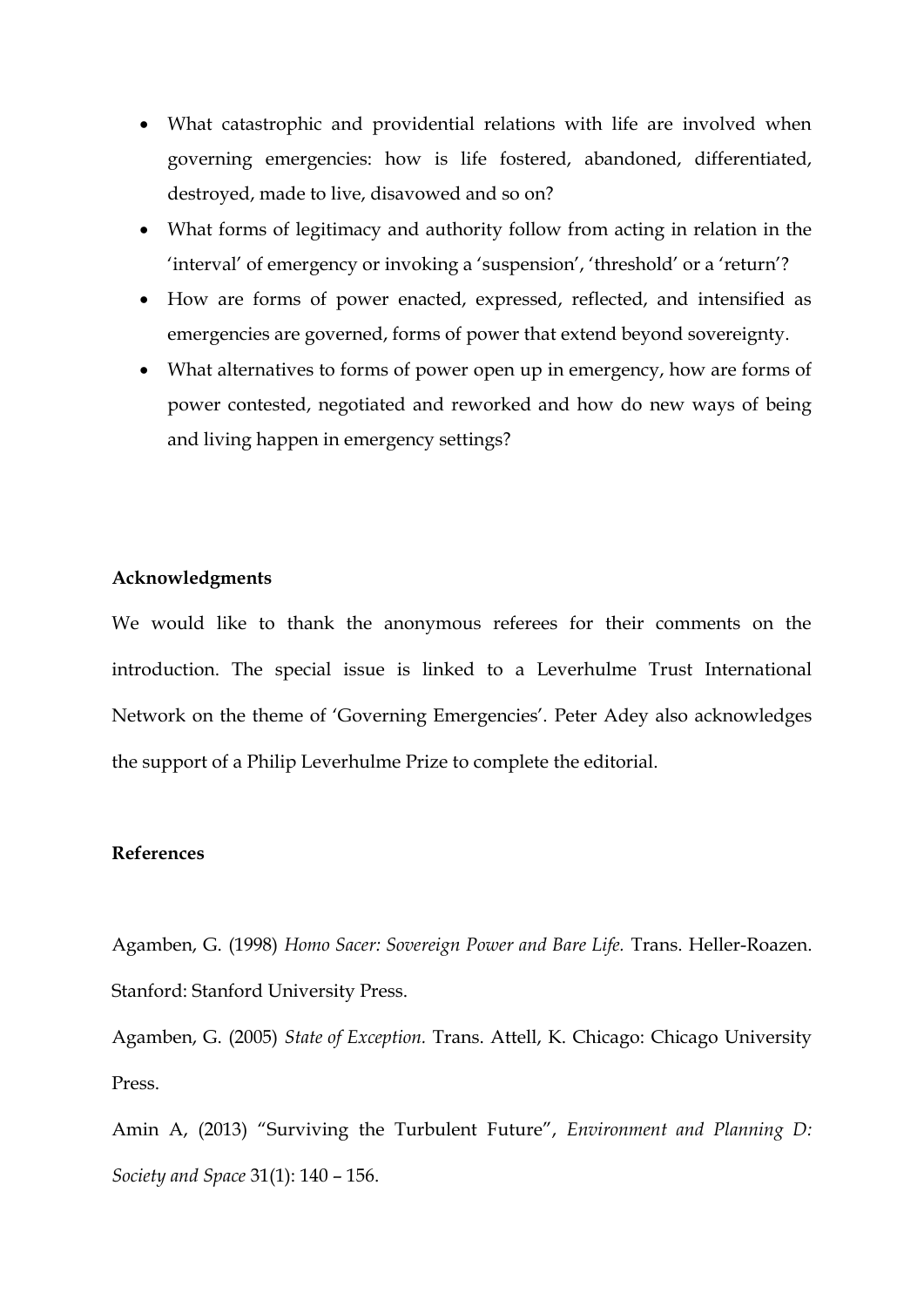Amoore, L. (2014) *The Politics of Possibility: Risk and Security Beyond Probability* Durham and London: Duke University Press.

Anderson, B. & Adey, P. (2012) "Governing Events and Life: 'Emergency' in UK Civil Contingencies", *Political Geography* 31: 24-33.

Armitage, J. (2002) "State of Emergency: An Introduction" *Theory, Culture and Society* 19(4): 27-38

Belcher, O. et al (2008) "Everywhere and Nowhere; The Exception and the Topological Challenge to Geography" *Antipode* 40(4): 499-503

Collier S. J. & Lakoff, A. (2008) "Distributed Preparedness: The Spatial Logic of Domestic Security in the United States" *Environment and Planning D: Society and Space*  $26(1): 7 - 28$ 

Cooper, M. (2008) *Life as Surplus: Biotechnology and Capitalism in the Neoliberal Era.*  Washington: Washington University Press.

Dillon, M. and Lobo-Guerrero, L. (2008) **"**[Biopolitics of Security in the 21st Century:](http://www.research.lancs.ac.uk/portal/en/publications/biopolitics-of-security-in-the-21st-century-an-introduction(cb4d6216-4623-4db5-ba1f-9508652b63c6).html)  [An Introduction](http://www.research.lancs.ac.uk/portal/en/publications/biopolitics-of-security-in-the-21st-century-an-introduction(cb4d6216-4623-4db5-ba1f-9508652b63c6).html)". *Review of International Studies* 34: 265-292

Fassin, D. & Pandolf, M. (2010) "Introduction: Military and Humanitarian Government in the Age of Intervention" in Fassin, D. and Pandolfi, M. (eds) *Contemporary States of Emergency: The Politics of Military and Humanitarian Interventions* New York: Zone Books, 9-25

Feldman, A. (2004), "Securocratic wars of public safety Globalized policing as scopic regime", *Interventions*, 6(3), 330-350.

Grove, K. (2013) "On Resilience Politics: From Transformation to Subversion" *Resilience* 1(2): 146-153.

Grusin, R. (2010), *Premediation: Affect and Mediality After 9/11*, London: Palgrave Macmillan.